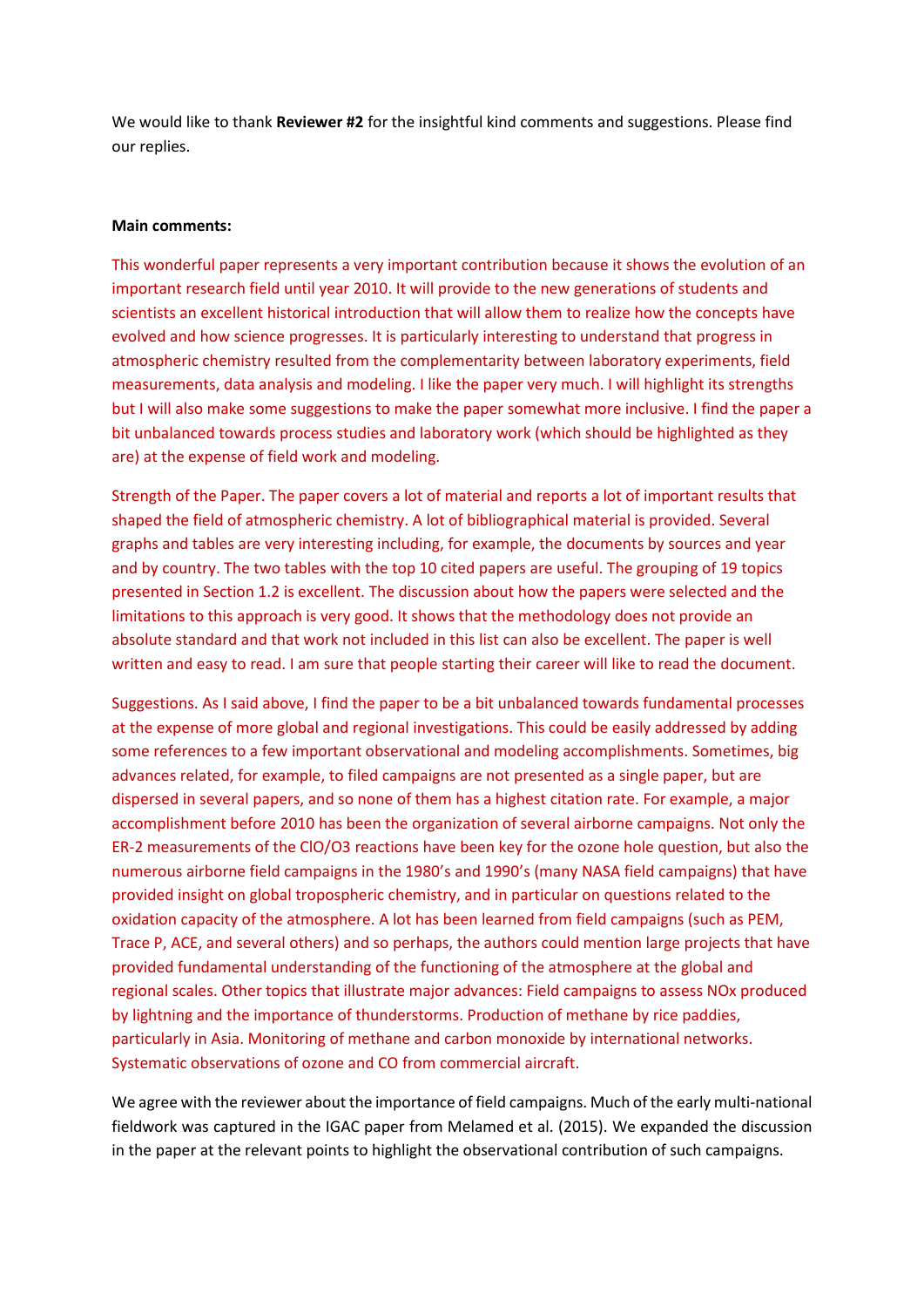Perhaps a bit more should be said about space observations. Much progress has been done before year 2010. The measurement of CO from the Space Shuttle gave a first global view of the distribution of this species and highlighted the role of biomass burning, particularly in the tropics. Beside GOME, and SCIAMACHY, one should perhaps refer to other important satellites and instruments such as OMI, MOPITT, MODIS, TES, etc. since they provided again a global view that was very useful to understand global budgets and the role of transport.

We agree with the reviewer on this point. The section on Satellite observations has been expanded and references to some overview works that chart the development of instruments and their applications have been added.

Finally, the Section on modeling is a bit weak. Models have been key for the interpretating observations, analyzing the role of chemical processes and projecting future changes in the atmospheric composition. The first relatively detailed 3-D model of the troposphere (although a bit intermediate) were developed in Mainz (MONGUNTIA), in Brussels (IMAGES) and at Livermore (GRANTOUR). They were followed by major efforts to develop really comprehensive chemical transport models (GeosChem at Harvard, MOZART at NCAR, Uni. Of Oslo model, and MESSY in Mainz, CHASER in Japan, etc.

We agree with the reviewer and have added a new expanded section dedicated to chemical models to the paper.

For stratospheric work, which is also mentioned in the paper, 2-D models such as the model of Garcia and Solomon have been a key tool to implement the fundamental concepts of the stratospheric residual circulation (and related meridional transport) resulting from planetary wave breaking presented by Holton and McIntyre, and to assess how the residual circulation could explain the meridional transport of ozone and other tracers in the middle atmosphere.

Several 3-D stratospheric models were also developed for the stratosphere. One of the first ones was developed at MIT by Cunnold, Aleya and Prinn and at GFDL by Mahlman. Some more advanced models include WACCM developed at NCAR

The Stratospheric section has been updated to include a broader perspective on this subject including a review of stratospheric models.

Nothing is said about the first attempts to develop inverse modeling techniques and chemical data assimilation methodologies, which were initiated in the late 1990s.

A sentence and a reference to inverse modelling has been added to the text.

I do not want to provide a "list of what is missing" since the goal of the paper is to highlight bthe most cited papers, but I am making some general points that perhaps would be welcome, and I am not asking to the authors to necessarily including all of them in the text. These are just constructive suggestions.

We thank the reviewer for the suggestions, they are gratefully received and acted upon.